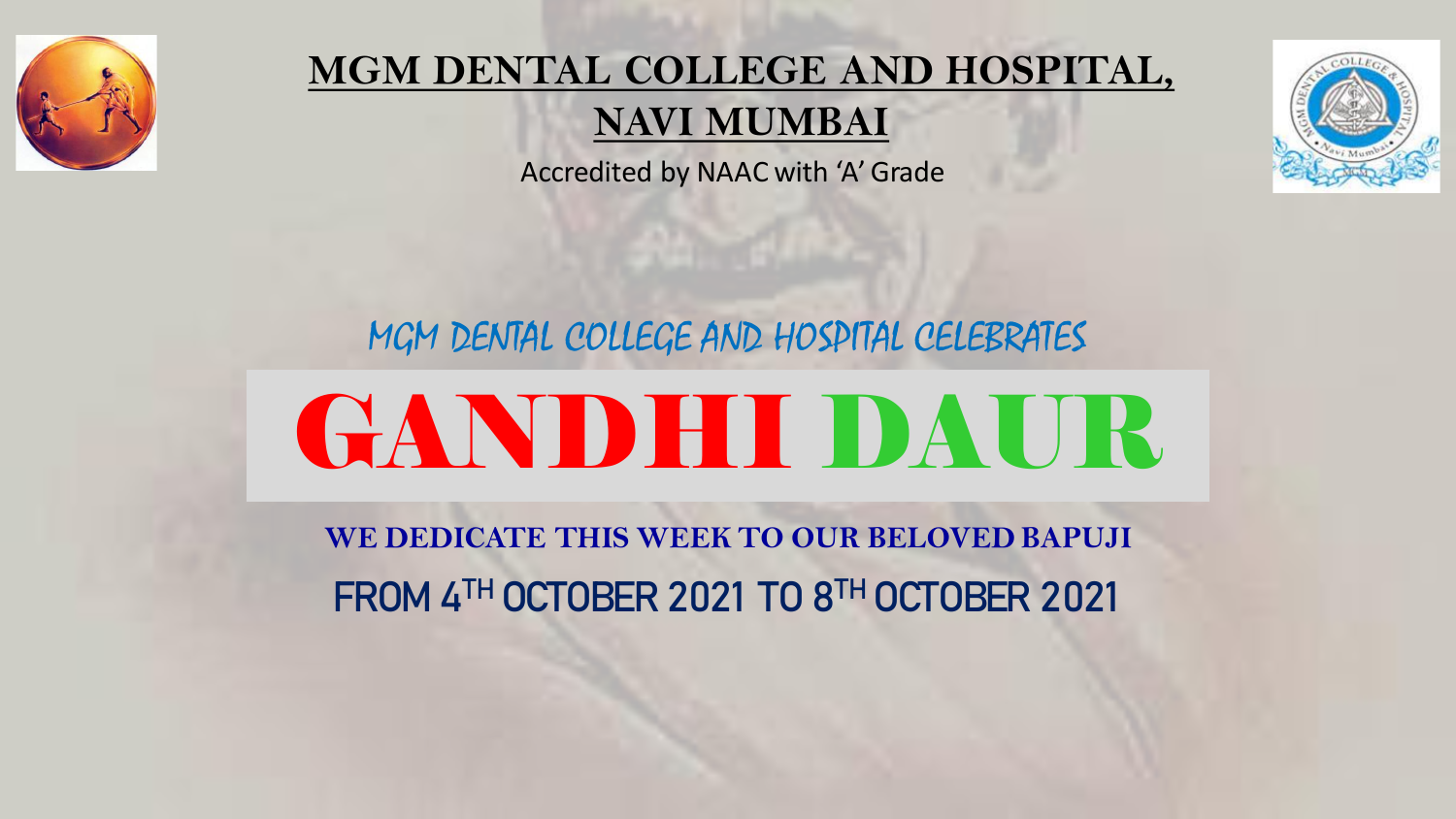## ❖ **4** *Soch Gandhi Ki* **TH OCTOBER 2021:**

In a world that is moving through the phases of war marred by violence and terrorism, there is a significant *requirement of Gandhian ideas, now more than ever.*

*To know more about Gandhian Philosophy a lecture has been arranged for faculty members on 'Integration of Gandhian Philosophy in modern day curriculum' by Dr. Judy Grace on 4 TH October 2021.* 

*A DEBATEwill be held by students on 'How effectively can Gandhian principles be applied to challenges of modern day India? For and against.'*

*About the speaker : Dr. Judy Grace Andrews is M.A, M.Ed, PhD, PGDC(Counseling Psychology). She has presided over many International/National Seminars and has been awarded the Principal par Excellence 2021 for "Recovering and Revitalizing education for the COVID-19 generation" by International institute of Hotel management. Dr. Judy has published more than 30 articles in various reputed journals and Seminar proceedings.*

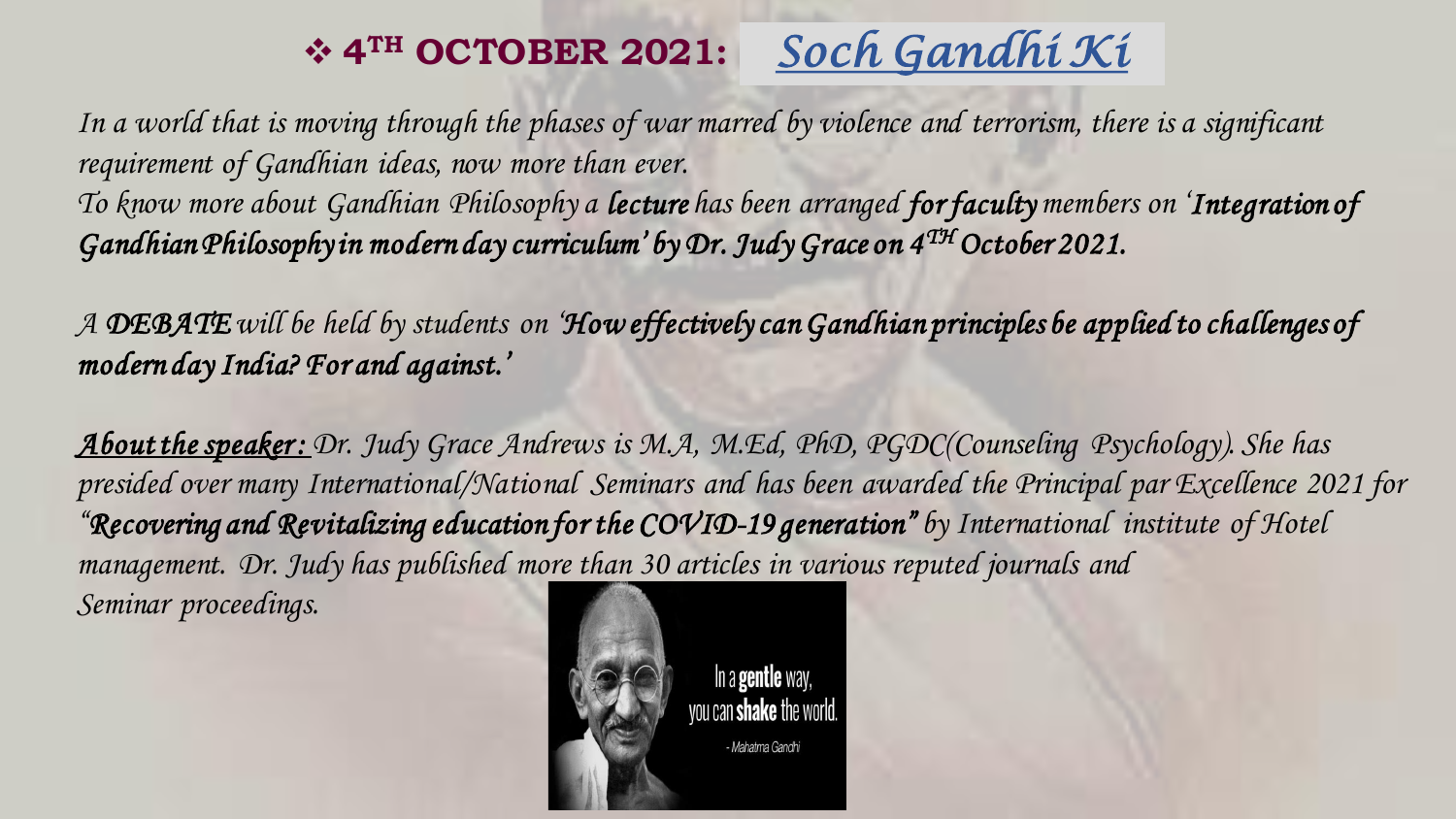#### GUIDELINES FOR DEBATE COMPETITION

- *1. Maximum 6 participants per team.*
- *2. Only speak when its your turn. Do not interrupt other speakers.*
- *3. Points should be relevant to the topic being discussed.*
- *4. No use of abusive or foul language.*
- *5. Do not make personal remarks.*
- *6. Do not use your phone during the debate. Kindly keep your phones on silent mode.*
- *7. Do not exceed your time limit*.

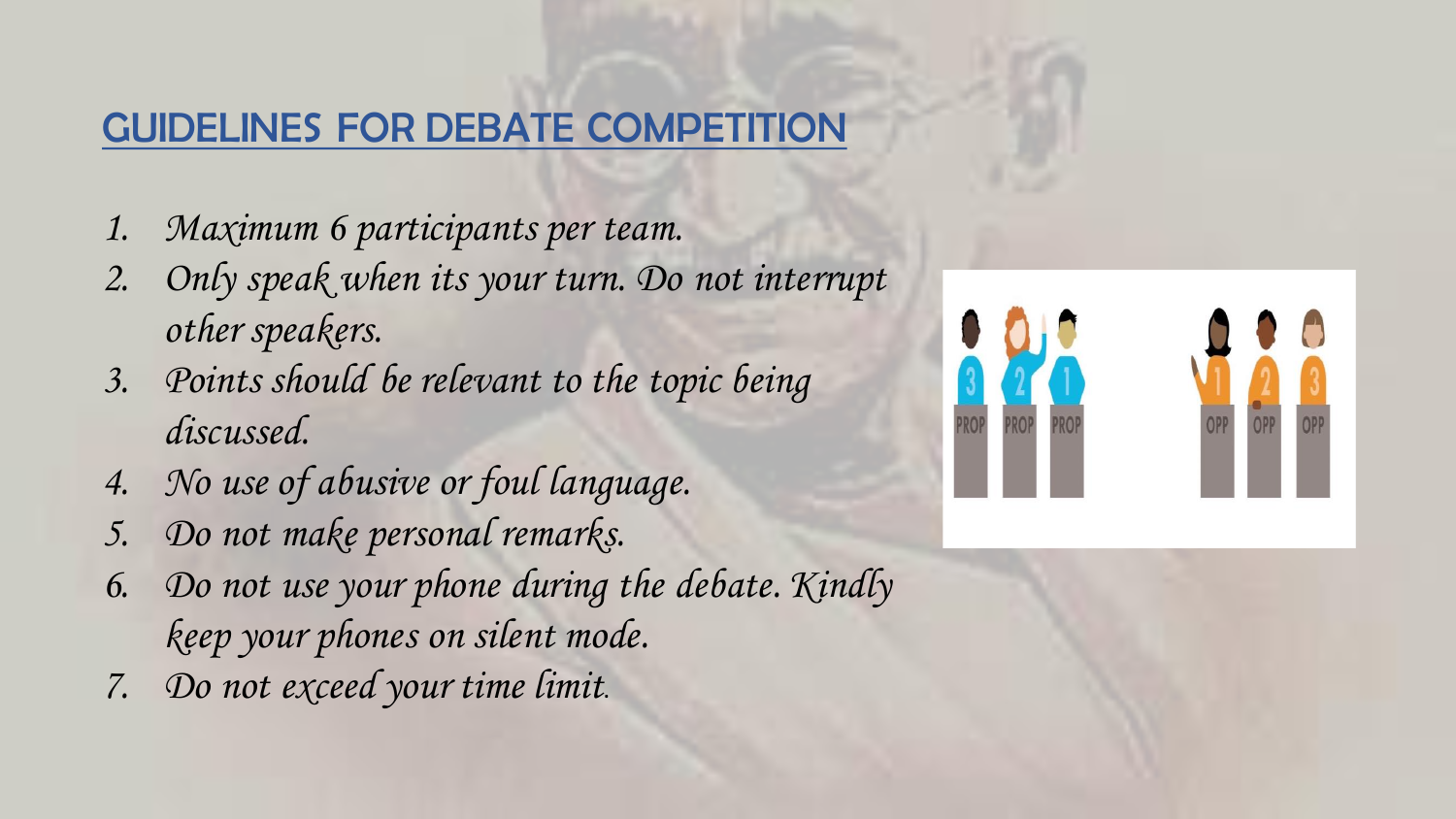## ❖ **5TH OCTOBER 2021:** *Khadi/Swadeshi Day*

*In 1918, Mahatma Gandhi started his movement for Khadi as relief program for the poor masses living in India's villages. Gandhi saw it as the end of dependency on foreign materials (symbolizing foreign rule). This was the first lesson of real independence and making khadi an integral part and an icon of the Swadeshi movement. All interns, PGs and faculty members are requested to wear khadi or swadeshiclothes, made of cotton or linen and be a part of Swadeshi Movement.*

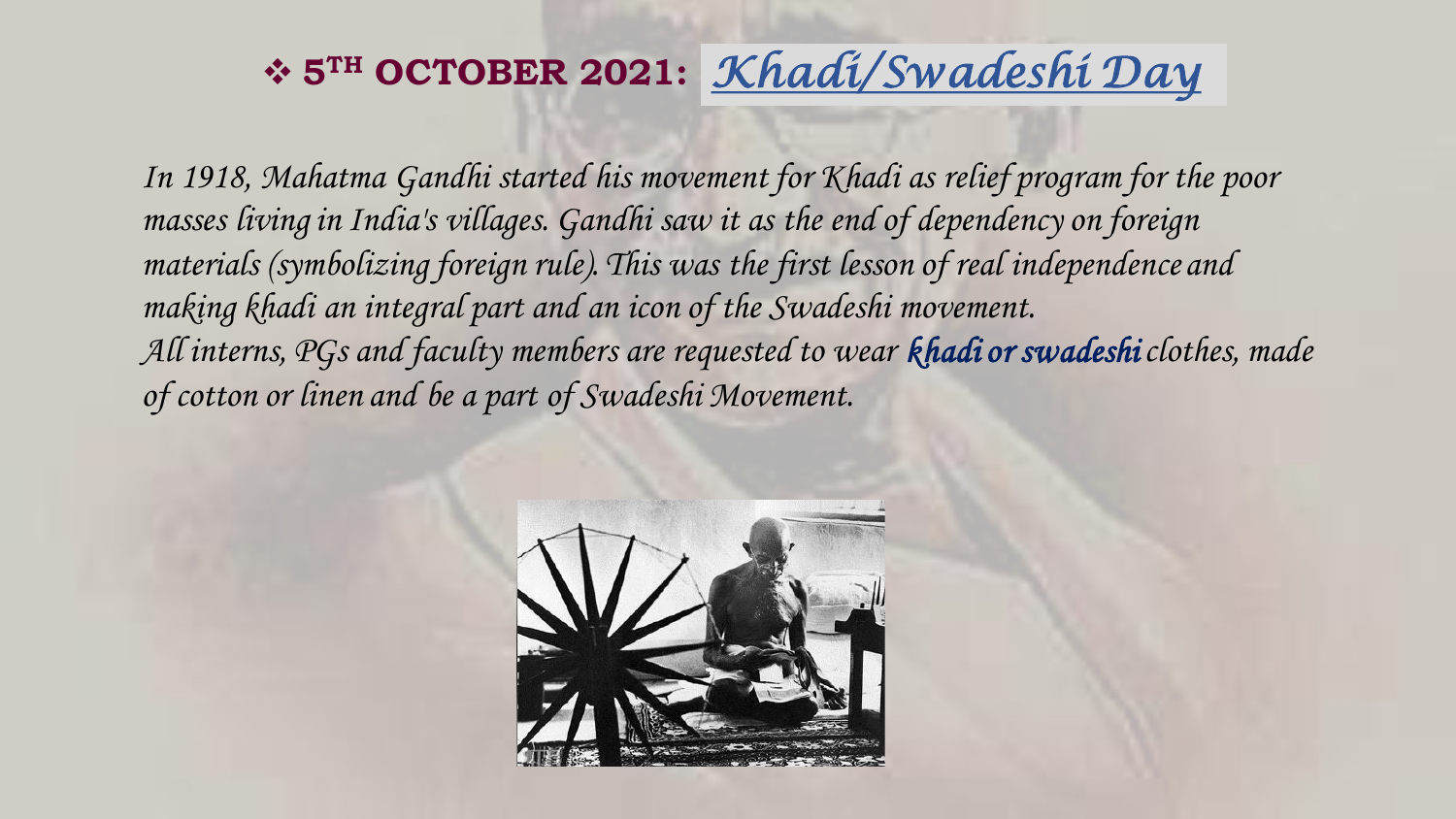## ❖ **6TH OCTOBER 2021:** *Kala Kruti*

*The inauguration of 'ARTVILLE', art club of MGM Dental College will be held on 6th October 2021. ARTVILLE is a unique initiative by IQAC, encouraging everyone to bring forth their artistic side and explore more. ARTVILLE will provide an amazing opportunity for all artists to showcase their artworks and learn new things through workshops.* 

*The inauguration will include a skit on 'Gandhian Philosophy', logo reveal by guest Dr .Vaishali Das, followed by an Art exhibition.*

*About the chief guest : Dr. Vaishali Das is a Mumbai based Oral and Maxillofacial surgeon and the Founder of ArtOdontics. She has participated in several group art shows in Jehangir Art Gallery, Taj Art Gallery and many more.*

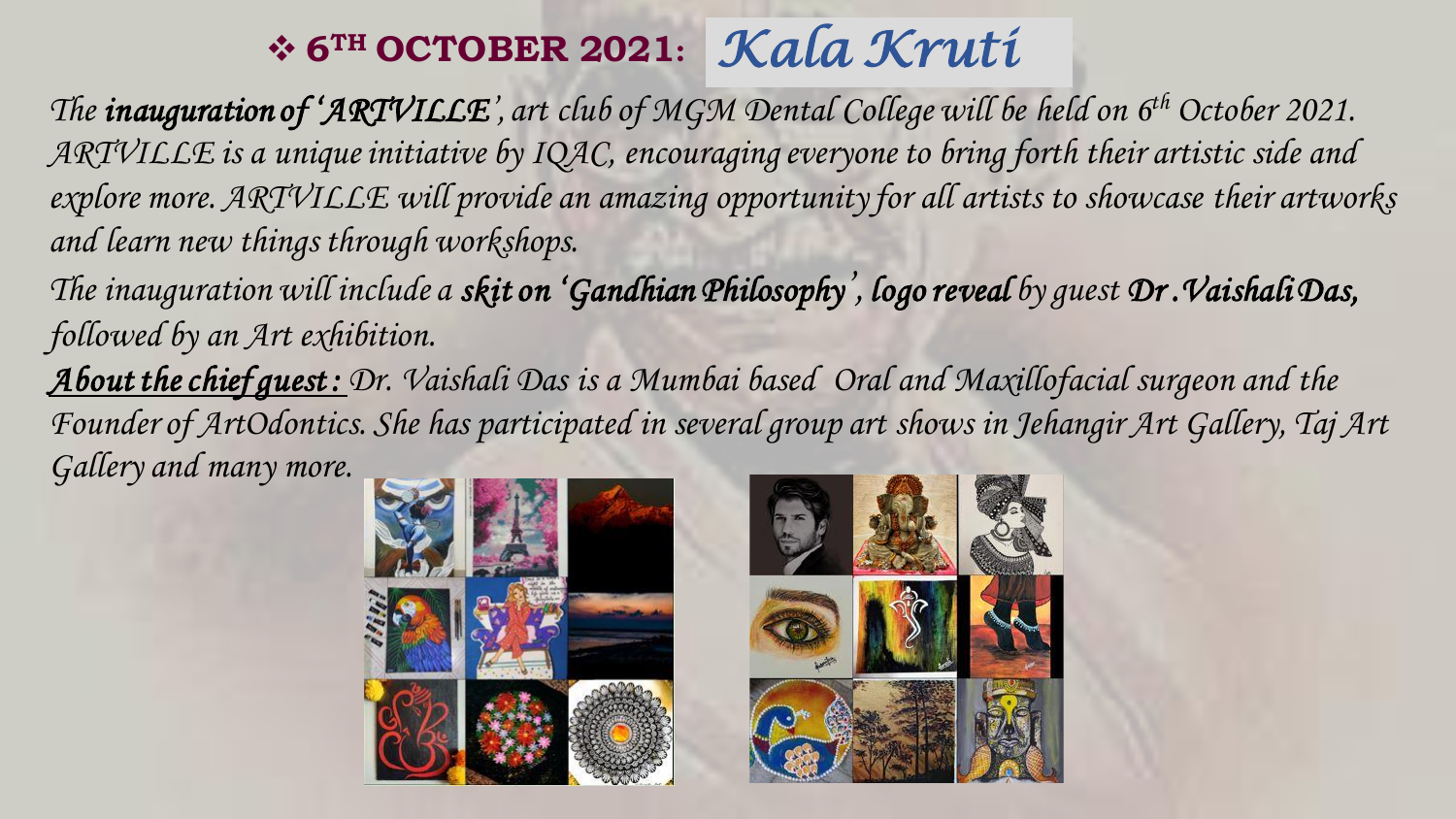## ❖ **7TH OCTOBER 2021:** *PUSTAK BHET*

*It is said that books are best friend and guides to a human being. When you donate your books, you give an opportunity to let those texts have new life. They end up in the hands of a young teen looking for an exciting new story to read, or they become part of a collection on someone else's shelf. Donating your books expands their purpose and influence in a fascinating way.*

Lets take part in this initiative, and come forward to donate books. The books can be related *to dentistry or general books like philosophical, novels, biographies, etc. The name, contact number and email ID of the donor must be mentioned on the book. All books must be submitted in the foyer area.*